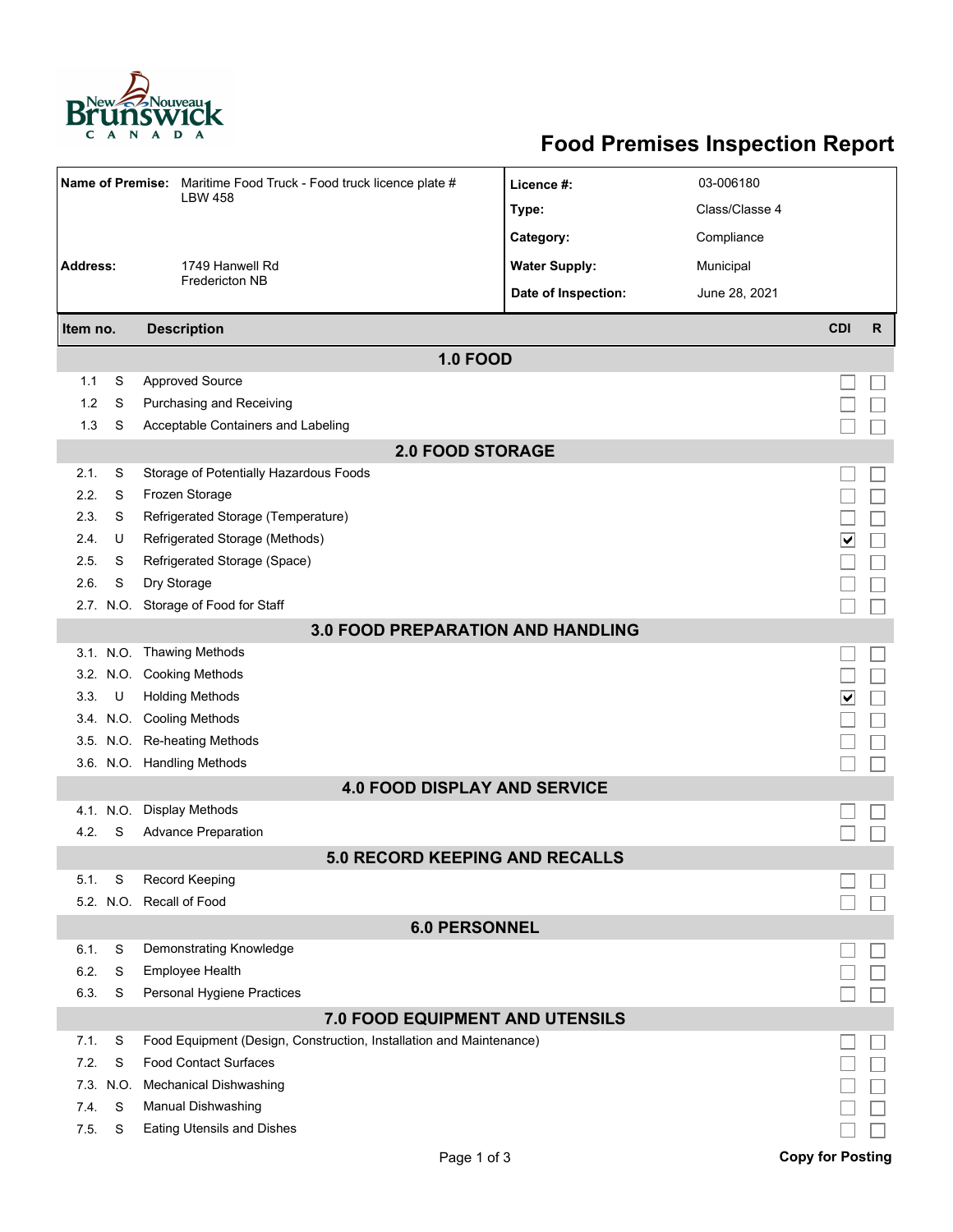

## **Food Premises Inspection Report**

| <b>Name of Premise:</b>                     |                                |             |                                                                          | Maritime Food Truck - Food truck licence plate # LBW 458                                                                                                                                                                    | Licence #: | 03-006180                       |  |  |  |  |  |  |  |
|---------------------------------------------|--------------------------------|-------------|--------------------------------------------------------------------------|-----------------------------------------------------------------------------------------------------------------------------------------------------------------------------------------------------------------------------|------------|---------------------------------|--|--|--|--|--|--|--|
| <b>8.0 CLEANING AND SANITIZING</b>          |                                |             |                                                                          |                                                                                                                                                                                                                             |            |                                 |  |  |  |  |  |  |  |
| 8.1.                                        | S                              |             | <b>Cleaning and Sanitizing</b>                                           |                                                                                                                                                                                                                             |            |                                 |  |  |  |  |  |  |  |
| 8.2.                                        | S                              |             |                                                                          | Detergents and Chemical Use and Storage                                                                                                                                                                                     |            |                                 |  |  |  |  |  |  |  |
|                                             | <b>9.0 SANITARY FACILITIES</b> |             |                                                                          |                                                                                                                                                                                                                             |            |                                 |  |  |  |  |  |  |  |
| 9.1.                                        | S                              |             | Washroom(s)                                                              |                                                                                                                                                                                                                             |            |                                 |  |  |  |  |  |  |  |
| 9.2.                                        | U                              |             | Hand Washing Station(s)                                                  |                                                                                                                                                                                                                             |            | $\overline{\blacktriangledown}$ |  |  |  |  |  |  |  |
|                                             |                                |             |                                                                          | 10.0 FLOORS, WALLS AND CEILINGS                                                                                                                                                                                             |            |                                 |  |  |  |  |  |  |  |
| 10.1.                                       | S                              |             |                                                                          | Floors (Construction and Maintenance)                                                                                                                                                                                       |            |                                 |  |  |  |  |  |  |  |
| 10.2.                                       | S                              |             |                                                                          | Walls (Construction and Maintenance)                                                                                                                                                                                        |            |                                 |  |  |  |  |  |  |  |
| 10.3.                                       | S                              |             |                                                                          | Ceilings (Constructions and Maintenance)                                                                                                                                                                                    |            |                                 |  |  |  |  |  |  |  |
| <b>11.0 WATER SUPPLY AND WASTE DISPOSAL</b> |                                |             |                                                                          |                                                                                                                                                                                                                             |            |                                 |  |  |  |  |  |  |  |
| 11.1.                                       | S                              |             |                                                                          | Water (Quality and Quantity)                                                                                                                                                                                                |            |                                 |  |  |  |  |  |  |  |
| 11.2.                                       | U                              |             | Sewage Disposal                                                          |                                                                                                                                                                                                                             |            | ∣∨                              |  |  |  |  |  |  |  |
| 11.3.                                       | S                              |             | Solid Waste Handling                                                     |                                                                                                                                                                                                                             |            |                                 |  |  |  |  |  |  |  |
| <b>12.0 LIGHTING AND VENTILATION</b>        |                                |             |                                                                          |                                                                                                                                                                                                                             |            |                                 |  |  |  |  |  |  |  |
| 12.1.                                       | S                              | Lighting    |                                                                          |                                                                                                                                                                                                                             |            |                                 |  |  |  |  |  |  |  |
| 12.2.                                       | S                              | Ventilation |                                                                          |                                                                                                                                                                                                                             |            |                                 |  |  |  |  |  |  |  |
| <b>13.0 GENERAL</b>                         |                                |             |                                                                          |                                                                                                                                                                                                                             |            |                                 |  |  |  |  |  |  |  |
| 13.1.                                       | S                              | Licence     |                                                                          |                                                                                                                                                                                                                             |            |                                 |  |  |  |  |  |  |  |
| 13.2.                                       | S                              |             | <b>Rodent and Insect Control</b><br>13.3. N.O. Other Infractions/Hazards |                                                                                                                                                                                                                             |            |                                 |  |  |  |  |  |  |  |
|                                             |                                |             |                                                                          |                                                                                                                                                                                                                             |            |                                 |  |  |  |  |  |  |  |
|                                             |                                |             |                                                                          | N.O. - Not Observed; S - Satisfactory ; U - Unsatisfactory MI - Minor infraction; MA - Major infraction; CR - Critical infraction, CDI - Corrected During<br>Inspection, R - Repeated infraction                            |            |                                 |  |  |  |  |  |  |  |
|                                             |                                |             |                                                                          | <b>OBSERVATIONS AND CORRECTIVE ACTIONS</b>                                                                                                                                                                                  |            |                                 |  |  |  |  |  |  |  |
| Item                                        |                                | MI /MA/ CR  |                                                                          | Remarks                                                                                                                                                                                                                     |            | Date for correction             |  |  |  |  |  |  |  |
| 11.2.                                       |                                | MI          | added)                                                                   | A food premises shall be connected to or will have access to an approved waste water system and it<br>shall be constructed so as to properly handle the disposal of waste (to be expanded if seats are                      |            | Corrected                       |  |  |  |  |  |  |  |
|                                             |                                |             |                                                                          | Observations: Operator mentioned they are dumping the holding tank in a drain in the<br>storage depot lot and the contents of the holding tank need to be disposed of in an<br>approved location.                           |            |                                 |  |  |  |  |  |  |  |
|                                             |                                |             |                                                                          | Corrective Actions: Operator advised to dispose of wastewater in an appropriate<br>manner, and not to dispose of it in storm catchment.                                                                                     |            |                                 |  |  |  |  |  |  |  |
| 2.4.                                        |                                | MI          |                                                                          | Foods in the refrigerators shall be kept covered as to prevent contamination<br>Observations: A few containers were uncovered during inspection and need to be<br>covered when not in use.                                  |            | Corrected                       |  |  |  |  |  |  |  |
|                                             |                                |             |                                                                          | <b>Corrective Actions: Operator covered the uncovered food items</b>                                                                                                                                                        |            |                                 |  |  |  |  |  |  |  |
| 3.3.                                        |                                | МA          |                                                                          | Foods must be kept covered when not in use or being handled.<br>Observations: Live lobster foam packaging was left uncovered next to the kettle and<br>need to be covered and kept a temperatures below 4C when not in use. |            | Corrected                       |  |  |  |  |  |  |  |
|                                             |                                |             |                                                                          | Corrective Actions: Operator covered the lobster and stored in the fridge                                                                                                                                                   |            |                                 |  |  |  |  |  |  |  |
| 9.2.                                        |                                | ΜI          |                                                                          | Paper towel shall be in a dispenser<br>Observations: Paper towel dispenser was not functional and the roll would not spin<br>when needed.                                                                                   |            | Corrected                       |  |  |  |  |  |  |  |